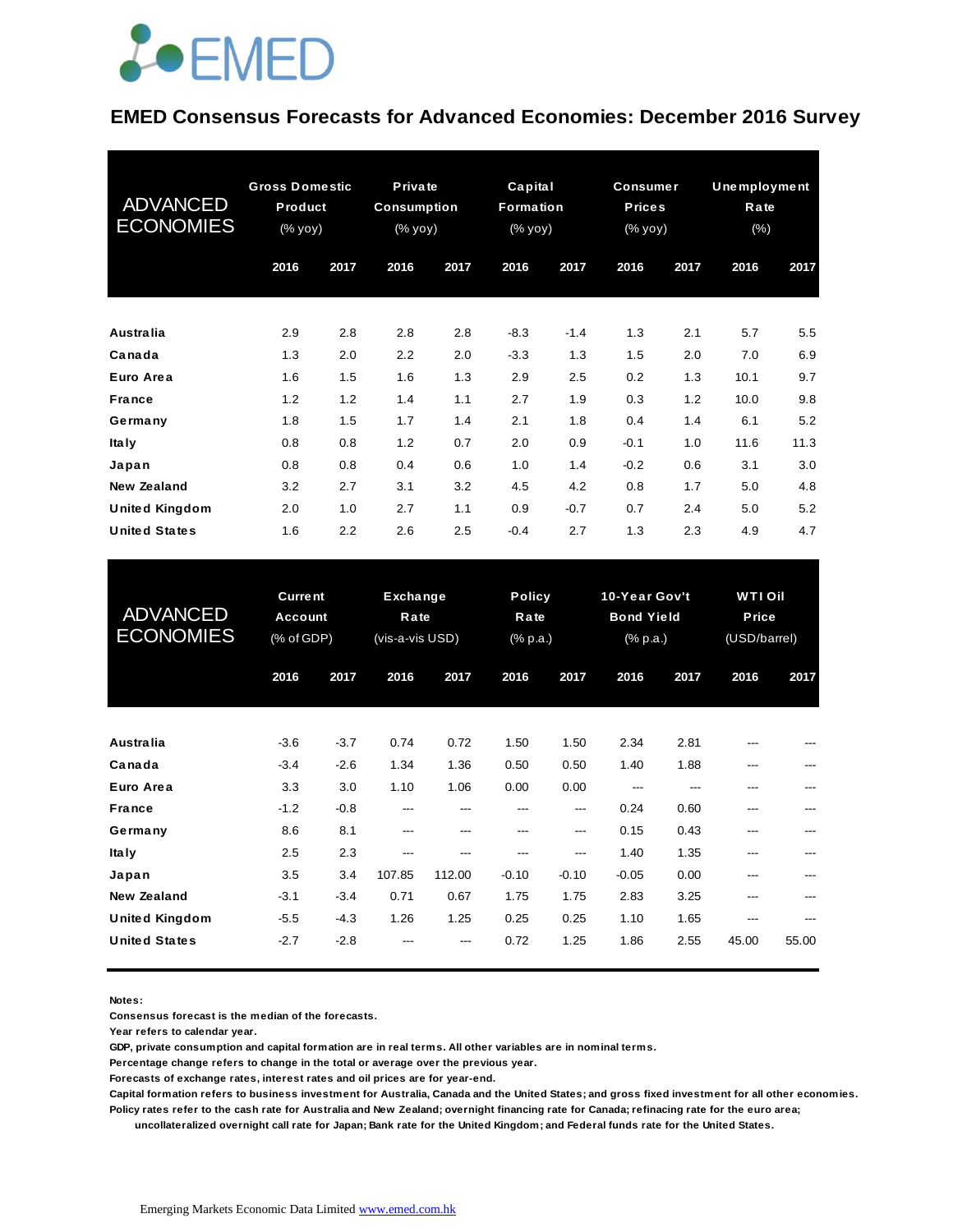

#### **EMED Consensus Forecasts for Emerging Markets: December 2016 Survey**

| <b>EMERGING</b>       | <b>Gross Domestic</b> |      | Private            |        | <b>Fixed</b> |      | <b>Consumer</b> |      | <b>Unemployment</b>       |       |
|-----------------------|-----------------------|------|--------------------|--------|--------------|------|-----------------|------|---------------------------|-------|
| <b>MARKETS</b>        | Product               |      | <b>Consumption</b> |        | Investment   |      | <b>Prices</b>   |      | Rate                      |       |
|                       | (% yoy)               |      | $(%$ (% yoy)       |        | $(%$ (% yoy) |      | (% yoy)         |      | $(\% )$                   |       |
|                       | 2016                  | 2017 | 2016               | 2017   | 2016         | 2017 | 2016            | 2017 | 2016                      | 2017  |
|                       |                       |      |                    |        |              |      |                 |      |                           |       |
| Argentina             | $-1.7$                | 3.0  | $-0.3$             | 3.0    | $-3.5$       | 4.8  | 40.2            | 22.3 | 8.7                       | 8.8   |
| <b>Brazil</b>         | $-3.3$                | 0.7  | $-4.1$             | $-0.4$ | $-8.9$       | 2.2  | 8.8             | 5.5  | 11.2                      | 12.4  |
| Chile                 | 1.7                   | 2.0  | 2.0                | 2.1    | 0.6          | 1.4  | 3.8             | 3.1  | 6.6                       | 6.8   |
| China                 | 6.6                   | 6.4  | 8.1                | 7.8    | 5.9          | 5.5  | 2.0             | 2.1  | 4.1                       | 4.1   |
| Colombia              | 2.0                   | 2.6  | 2.3                | 2.2    | $-0.6$       | 1.5  | 7.5             | 4.0  | 9.2                       | 9.7   |
| <b>Czech Republic</b> | 2.5                   | 2.5  | 2.7                | 2.8    | $-1.5$       | 2.7  | 0.6             | 1.8  | 4.1                       | 4.1   |
| <b>Hong Kong</b>      | 1.5                   | 1.8  | 1.4                | 1.9    | $-0.5$       | 0.8  | 2.5             | 2.3  | 3.4                       | 3.6   |
| Hungary               | 2.0                   | 2.5  | 4.4                | 3.6    | $-5.9$       | 4.1  | 0.4             | 1.9  | 5.3                       | 5.1   |
| India                 | 7.5                   | 7.5  | 7.4                | 7.9    | 3.9          | 5.0  | 5.2             | 5.1  | $\qquad \qquad -\qquad -$ | $---$ |
| Indonesia             | 5.0                   | 5.3  | 5.0                | 5.2    | 5.2          | 6.4  | 3.6             | 4.2  | 5.8                       | 5.6   |
| Malaysia              | 4.2                   | 4.5  | 5.6                | 4.9    | 2.9          | 3.5  | 2.1             | 2.6  | 3.4                       | 3.4   |
| <b>Mexico</b>         | 2.0                   | 2.2  | 2.7                | 2.4    | 1.2          | 1.5  | 2.8             | 3.5  | 4.0                       | 4.0   |
| <b>Philippines</b>    | 6.4                   | 6.3  | 6.3                | 6.5    | 9.9          | 8.9  | 1.7             | 2.9  | 6.5                       | 6.2   |
| Poland                | 3.0                   | 3.1  | 3.7                | 3.7    | $-2.5$       | 4.3  | $-0.6$          | 1.5  | 8.6                       | 6.9   |
| Russia                | $-0.6$                | 1.1  | $-1.3$             | 1.3    | $-2.0$       | 2.0  | 7.1             | 5.1  | 5.8                       | 5.6   |
| Singapore             | 1.6                   | 1.6  | 2.0                | 1.6    | 0.8          | 0.1  | $-0.5$          | 1.0  | 2.2                       | 2.5   |
| <b>South Korea</b>    | 2.7                   | 2.5  | 2.3                | 2.1    | 3.7          | 3.3  | 1.0             | 1.5  | 3.7                       | 3.6   |
| Taiwan                | 1.2                   | 1.9  | 2.0                | 1.9    | 1.6          | 2.1  | 1.2             | 1.3  | 3.9                       | 3.9   |
| <b>Thailand</b>       | 3.2                   | 3.3  | 2.9                | 2.5    | 3.3          | 3.3  | 0.3             | 1.7  | 1.0                       | 1.0   |
| Turkey                | 2.9                   | 2.9  | 3.5                | 2.7    | 1.8          | 3.1  | 7.9             | 7.6  | 10.7                      | 11.2  |

| <b>EMERGING</b><br><b>MARKETS</b> | 2016          | <b>Money</b><br>Supply M2<br>$(%$ (% yoy)<br>2017 |        | <b>Merchandise</b><br><b>Exports</b><br>$(\%$ yoy)<br>2017<br>2016 |         | <b>Merchandise</b><br><b>Imports</b><br>$(\%$ yoy)<br>2017<br>2016 |        | Current<br><b>Account</b><br>$(%$ of GDP)<br>2016<br>2017 |       | Exchange<br>Rate<br>(vis-a-vis USD)<br>2016<br>2017 |  |
|-----------------------------------|---------------|---------------------------------------------------|--------|--------------------------------------------------------------------|---------|--------------------------------------------------------------------|--------|-----------------------------------------------------------|-------|-----------------------------------------------------|--|
|                                   |               |                                                   |        |                                                                    |         |                                                                    |        |                                                           |       |                                                     |  |
|                                   |               |                                                   |        |                                                                    |         |                                                                    |        |                                                           |       |                                                     |  |
| Argentina                         | 25.5          | 24.0                                              | $-1.1$ | 2.8                                                                | 1.5     | 4.2                                                                | $-2.3$ | $-2.3$                                                    | 16.10 | 17.70                                               |  |
| <b>Brazil</b>                     | 6.3           | 5.7                                               | 4.0    | 1.7                                                                | $-10.0$ | 4.6                                                                | $-1.2$ | $-1.4$                                                    | 3.30  | 3.60                                                |  |
| Chile                             | 10.4          | 13.0                                              | 0.8    | 2.9                                                                | $-1.2$  | 4.2                                                                | $-1.9$ | $-2.0$                                                    | 660   | 675                                                 |  |
| China                             | 11.0          | 10.5                                              | $-3.4$ | 3.0                                                                | $-5.8$  | 4.0                                                                | 2.5    | 2.0                                                       | 6.80  | 7.15                                                |  |
| Colombia                          | 13.2          | 15.0                                              | 1.7    | 8.4                                                                | $-3.7$  | 3.4                                                                | $-4.8$ | $-4.5$                                                    | 3000  | 3113                                                |  |
| <b>Czech Republic</b>             | $\frac{1}{2}$ | $\frac{1}{2}$                                     | 4.7    | 6.1                                                                | 3.4     | 6.4                                                                | 1.3    | 0.5                                                       | 24.6  | 25.4                                                |  |
| <b>Hong Kong</b>                  | 5.8           | 5.4                                               | $-1.0$ | 0.9                                                                | $-0.9$  | 0.9                                                                | 2.1    | 2.3                                                       | 7.76  | 7.78                                                |  |
| Hungary                           | 6.4           | 7.1                                               | 5.8    | 6.0                                                                | 6.7     | 6.2                                                                | 4.6    | 3.7                                                       | 285   | 295                                                 |  |
| India                             | 11.5          | 13.5                                              | $-3.4$ | 3.0                                                                | $-2.8$  | 4.0                                                                | $-1.0$ | $-1.2$                                                    | 68.0  | 68.2                                                |  |
| Indonesia                         | 8.4           | 11.8                                              | $-0.8$ | 2.2                                                                | $-2.8$  | 3.0                                                                | $-2.2$ | $-2.1$                                                    | 13400 | 13671                                               |  |
| Malaysia                          | 3.0           | 4.0                                               | O.1    | 2.7                                                                | 0.8     | 2.7                                                                | 1.9    | 2.0                                                       | 4.15  | 4.33                                                |  |
| <b>Mexico</b>                     | 11.4          | 10.1                                              | 1.0    | 4.3                                                                | 0.9     | 4.0                                                                | $-3.1$ | $-3.0$                                                    | 19.0  | 19.4                                                |  |
| <b>Philippines</b>                | 12.9          | 11.6                                              | 3.8    | 5.0                                                                | 8.0     | 6.0                                                                | 2.6    | 1.5                                                       | 48.0  | 50.1                                                |  |
| Poland                            | 9.3           | 5.4                                               | 7.1    | 5.6                                                                | 8.6     | 6.8                                                                | $-0.8$ | $-1.5$                                                    | 3.95  | 4.10                                                |  |
| Russia                            | 8.8           | 7.8                                               | $-1.3$ | 1.5                                                                | $-5.1$  | 5.2                                                                | 2.9    | 3.6                                                       | 65.0  | 64.2                                                |  |
| Singapore                         | 3.0           | 1.9                                               | 0.8    | $-0.6$                                                             | 1.0     | $-0.5$                                                             | 19.4   | 19.2                                                      | 1.40  | 1.43                                                |  |
| <b>South Korea</b>                | 8.3           | 9.2                                               | 1.7    | 2.7                                                                | 2.2     | 2.4                                                                | 7.2    | 6.6                                                       | 1173  | 1198                                                |  |
| Taiwan                            | 4.4           | 5.5                                               | $-0.6$ | 2.3                                                                | 0.3     | 2.3                                                                | 13.6   | 12.9                                                      | 32.2  | 32.5                                                |  |
| <b>Thailand</b>                   | 4.2           | 5.8                                               | 0.2    | 1.9                                                                | $-2.6$  | 5.0                                                                | 9.6    | 7.5                                                       | 35.6  | 36.6                                                |  |
| Turkey                            | 11.1          | 12.2                                              | $-1.1$ | 4.3                                                                | 2.5     | 4.2                                                                | $-4.6$ | $-5.0$                                                    | 3.08  | 3.46                                                |  |

**Notes:** 

**Consensus forecast is the median of the forecasts.**

**Year refers to calendar year except for India for which fiscal year (April to March) is used.**

**GDP, private consumption and fixed investment are in real terms. All other variables are in nominal terms.**

**Percentage change refers to change in the total or average over the previous year, except for money supply growth which is based on year-end figures.**

**Forecasts of exchange rates and interest rates are for year-end.**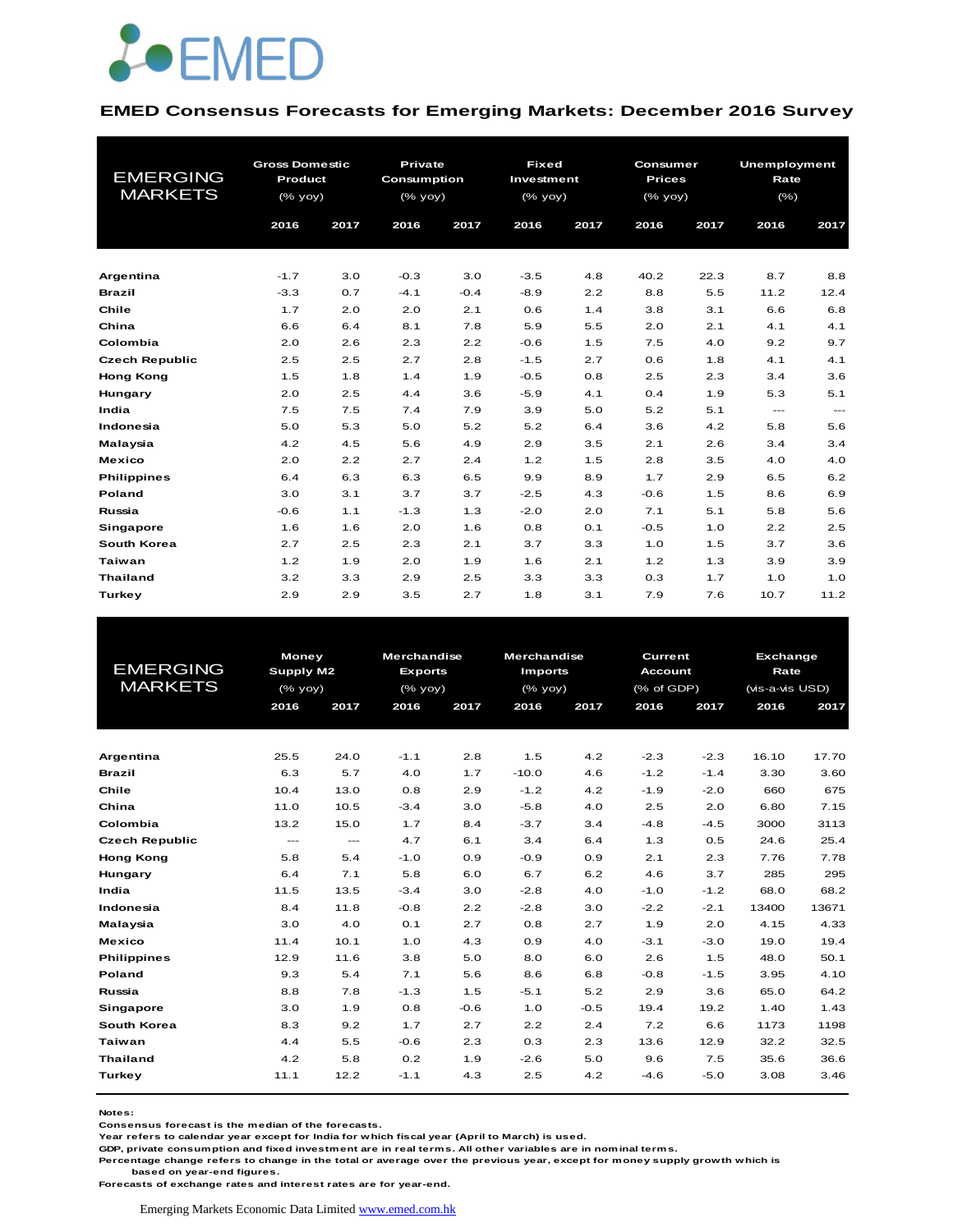### **JOEMED**

#### **EMED Consensus Forecasts for the United States: December 2016 Survey**

| UNITED STATES                    | <b>Gross Domestic</b><br>Product<br>(% yoy) |      | <b>Consumer</b><br><b>Prices</b><br>(% yoy) |      | <b>UNITED STATES</b>                | <b>Gross Domestic</b><br><b>Product</b><br>(% yoy) |         | <b>Consumer</b><br><b>Prices</b><br>(% yoy) |      |
|----------------------------------|---------------------------------------------|------|---------------------------------------------|------|-------------------------------------|----------------------------------------------------|---------|---------------------------------------------|------|
|                                  | 2016                                        | 2017 | 2016                                        | 2017 |                                     | 2016                                               | 2017    | 2016                                        | 2017 |
| <b>ABN AMRO</b>                  | 1.6                                         | 2.4  | 1.2                                         | 2.7  | <b>ING</b>                          | 1.5                                                | 2.4     | 1.3                                         | 1.9  |
| <b>Action Economics</b>          | 1.5                                         | 2.3  | 1.3                                         | 2.6  | Intesa Sanpaolo                     | 1.6                                                | 2.1     | 1.2                                         | 2.2  |
| <b>AIB Global Treasury</b>       | 1.4                                         | 2.1  | 0.7                                         | 1.7  | <b>KBC</b>                          | 1.6                                                | 2.3     | 1.3                                         | 2.5  |
| Allianz                          | 1.5                                         | 2.1  | 1.2                                         | 2.3  | <b>Kiel Institute</b>               | 1.6                                                | 2.5     | 1.3                                         | 2.3  |
| <b>Bank Julius Baer</b>          | 1.6                                         | 2.4  | 1.3                                         | 2.2  | <b>Moody's Analytics</b>            | 1.6                                                | 2.8     | 1.2                                         | 2.7  |
| <b>Barclays Capital</b>          | 1.6                                         | 2.2  | 1.3                                         | 2.6  | <b>Mortgage Bankers Association</b> | 1.8                                                | 2.0     | 1.3                                         | 2.5  |
| <b>BayernLB</b>                  | 1.6                                         | 2.2  | 1.2                                         | 2.0  | <b>NAR</b>                          | 1.6                                                | $2.2\,$ | 1.3                                         | 2.5  |
| <b>BBVA</b>                      | 1.6                                         | 2.1  | 1.2                                         | 2.0  | National Bank of Canada             | 1.6                                                | $2.2\,$ | 1.2                                         | 2.1  |
| <b>Berenberg Capital Markets</b> | 1.6                                         | 2.4  | 1.2                                         | 2.2  | <b>NIESR</b>                        | 1.4                                                | 2.1     | 1.0                                         | 1.6  |
| <b>BMO Capital Markets</b>       | 1.6                                         | 2.4  | 1.3                                         | 2.3  | <b>Northern Trust</b>               | 1.5                                                | 1.9     | 1.2                                         | 2.2  |
| <b>BNP Paribas</b>               | 1.7                                         | 1.5  | 1.3                                         | 2.3  | <b>OCBC Bank</b>                    | 1.6                                                | 2.2     | 1.3                                         | 2.3  |
| <b>Capital Economics</b>         | 1.6                                         | 2.7  | 1.3                                         | 2.9  | <b>PNC</b>                          | 1.5                                                | $2.2\,$ | 1.2                                         | 2.3  |
| <b>CIBC World Markets</b>        | 1.6                                         | 2.2  | 1.3                                         | 2.4  | Prometeia                           | 1.5                                                | 1.9     | 1.1                                         | 1.4  |
| Citigroup                        | 1.5                                         | 1.8  | 1.7                                         | 1.7  | <b>Raymond James</b>                | 1.5                                                | 2.1     | 1.3                                         | 2.4  |
| <b>Comerica Bank</b>             | 1.6                                         | 2.9  | 1.2                                         | 2.4  | Royal Bank of Canada                | 1.6                                                | 2.3     | 1.3                                         | 2.4  |
| Commerzbank                      | 1.6                                         | 2.0  | 1.3                                         | 2.3  | <b>Schroders</b>                    | 1.6                                                | 1.9     | 1.3                                         | 2.0  |
| <b>Credit Agricole</b>           | 1.6                                         | 2.3  | 1.2                                         | 2.3  | <b>Scotia Capital</b>               | 1.5                                                | 2.1     | 1.5                                         | 2.3  |
| <b>Credit Suisse</b>             | 1.6                                         | 2.2  | 1.3                                         | 2.2  | <b>Societe Generale</b>             | 1.6                                                | 2.3     | 1.3                                         | 2.6  |
| Daiwa Institute of Research      | 1.7                                         | 2.1  | 1.5                                         | 2.0  | <b>Standard &amp; Poor's</b>        | 1.6                                                | 2.4     | 2.2                                         | 2.2  |
| Danske Bank                      | 1.6                                         | 2.2  | 1.3                                         | 2.4  | <b>Standard Chartered</b>           | 1.0                                                | 1.3     | 1.3                                         | 1.2  |
| <b>DBS Bank</b>                  | 1.6                                         | 2.7  | 1.2                                         | 2.2  | <b>TD Economics</b>                 | 1.6                                                | $2.2\,$ | 1.3                                         | 2.6  |
| Deka Bank                        | 2.0                                         | 2.3  | 1.4                                         | 2.8  | <b>UOB</b>                          | 2.0                                                | 2.7     | 1.0                                         | 2.5  |
| <b>Desjardins</b>                | 1.6                                         | 2.5  | 1.3                                         | 2.1  |                                     |                                                    |         |                                             |      |
| <b>DIW Berlin</b>                | 1.6                                         | 2.4  | 1.2                                         | 2.0  |                                     |                                                    |         |                                             |      |
| <b>DZ Bank</b>                   | 1.5                                         | 1.8  | 1.3                                         | 2.3  | <b>CONSENSUS</b>                    |                                                    |         |                                             |      |
| <b>Fannie Mae</b>                | 1.8                                         | 1.8  | 2.1                                         | 2.1  | Median                              | 1.6                                                | 2.2     | 1.3                                         | 2.3  |
| <b>First Trust Advisors</b>      | 1.6                                         | 2.4  | 1.3                                         | 2.7  | Mean                                | 1.6                                                | 2.2     | 1.3                                         | 2.2  |
| <b>Freddie Mac</b>               | 1.8                                         | 1.9  | 1.5                                         | 2.2  | High                                | 2.0                                                | 2.9     | 2.2                                         | 2.9  |
| Handelsbanken                    | 1.6                                         | 2.4  | 1.7                                         | 2.0  | Low                                 | 1.0                                                | 1.3     | 0.7                                         | 1.2  |
| <b>IFO Munich Institute</b>      | 1.6                                         | 2.2  | 1.2                                         | 1.8  | <b>Standard Deviation</b>           | 0.1                                                | 0.3     | 0.2                                         | 0.3  |
| Continues in the next column     |                                             |      |                                             |      |                                     |                                                    |         |                                             |      |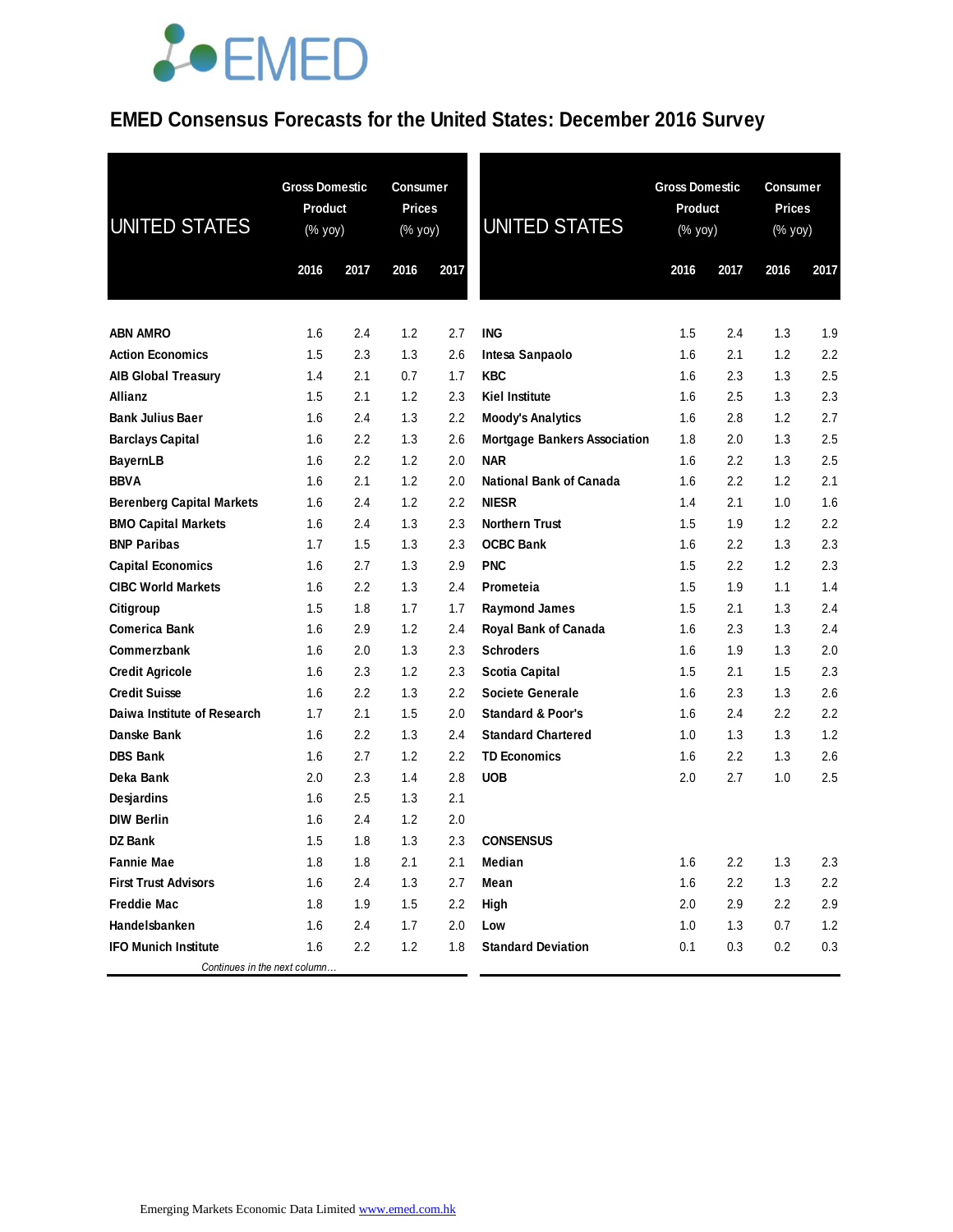# **JOEMED**

### **EMED Consensus Forecasts for the Euro Area: December 2016 Survey**

| <b>EURO AREA</b>                 | <b>Gross Domestic</b><br>Product<br>(% yoy) |      | <b>Consumer</b><br><b>Prices</b><br>(% yoy) |      | <b>EURO AREA</b>            | <b>Gross Domestic</b><br>Product<br>(% yoy) |      | <b>Consumer</b><br><b>Prices</b><br>(% yoy) | 2017 |  |
|----------------------------------|---------------------------------------------|------|---------------------------------------------|------|-----------------------------|---------------------------------------------|------|---------------------------------------------|------|--|
|                                  | 2016                                        | 2017 | 2016                                        | 2017 |                             | 2016                                        | 2017 | 2016                                        |      |  |
| <b>ABN AMRO</b>                  | 1.6                                         | 1.4  | 0.2                                         | 1.2  | <b>IFO Munich Institute</b> | 1.7                                         | 1.6  | 0.3                                         | 1.5  |  |
| <b>AIB Global Treasury</b>       | 1.6                                         | 1.4  | 0.5                                         | 1.4  | <b>ING</b>                  | 1.5                                         | 1.0  | 0.3                                         | 1.0  |  |
| Allianz                          | 1.5                                         | 1.6  | 0.3                                         | 1.6  | Intesa Sanpaolo             | 1.6                                         | 1.5  | 0.2                                         | 1.3  |  |
| <b>Bank Julius Baer</b>          | 1.6                                         | 1.6  | 0.2                                         | 1.6  | <b>KBC</b>                  | 1.6                                         | 1.4  | 0.2                                         | 1.4  |  |
| <b>Barclays Capital</b>          | 1.6                                         | 1.2  | 0.2                                         | 1.2  | <b>Moody's Analytics</b>    | 1.5                                         | 1.4  | 0.2                                         | 1.1  |  |
| <b>BayernLB</b>                  | 1.6                                         | 0.8  | 0.3                                         | 1.4  | <b>NIESR</b>                | 1.6                                         | 1.5  | 0.1                                         | 1.0  |  |
| <b>BBVA</b>                      | 1.6                                         | 1.5  | 0.2                                         | 1.4  | <b>OCBC Bank</b>            | 1.8                                         | 1.5  | 0.3                                         | 1.4  |  |
| <b>Berenberg Capital Markets</b> | 1.6                                         | 1.5  | 0.2                                         | 1.3  | Prometeia                   | 1.6                                         | 1.4  | 0.2                                         | 1.2  |  |
| <b>BMO Capital Markets</b>       | 1.6                                         | 1.3  | 0.2                                         | 0.6  | Royal Bank of Canada        | 1.6                                         | 1.3  | 0.2                                         | 1.4  |  |
| <b>BNP Paribas</b>               | 1.5                                         | 1.1  | 0.2                                         | 1.1  | <b>Schroders</b>            | 1.6                                         | 1.2  | 0.2                                         | 1.3  |  |
| <b>Capital Economics</b>         | 1.6                                         | 1.0  | 0.2                                         | 1.2  | <b>Scotia Capital</b>       | 1.6                                         | 1.5  | 0.8                                         | 1.4  |  |
| <b>CIBC World Markets</b>        | 1.6                                         | 1.5  | 0.4                                         | 1.6  | <b>Societe Generale</b>     | 1.6                                         | 1.5  | 0.2                                         | 1.5  |  |
| Citigroup                        | 1.6                                         | 1.5  | 0.2                                         | 1.5  | <b>Standard Chartered</b>   | 1.4                                         | 1.5  | 0.4                                         | 1.9  |  |
| Commerzbank                      | 1.6                                         | 1.5  | 0.2                                         | 1.1  | <b>TD Economics</b>         | 1.8                                         | 1.7  | 0.2                                         | 1.6  |  |
| <b>Credit Agricole</b>           | 1.6                                         | 1.5  | 0.2                                         | 1.2  | <b>UOB</b>                  | 1.4                                         | 1.0  | 0.2                                         | 0.9  |  |
| <b>Credit Suisse</b>             | 1.6                                         | 2.0  | 0.2                                         | 1.2  |                             |                                             |      |                                             |      |  |
| Danske Bank                      | 1.6                                         | 1.5  | 0.2                                         | 1.2  |                             |                                             |      |                                             |      |  |
| <b>DBS Bank</b>                  | 1.6                                         | 1.6  | 0.2                                         | 0.6  |                             |                                             |      |                                             |      |  |
| Deka Bank                        | 1.6                                         | 1.2  | 0.3                                         | 1.3  | <b>CONSENSUS</b>            |                                             |      |                                             |      |  |
| <b>DIW Berlin</b>                | 1.6                                         | 1.5  | 0.2                                         | 1.2  | Median                      | 1.6                                         | 1.5  | 0.2                                         | 1.3  |  |
| <b>DZ</b> Bank                   | 1.5                                         | 1.2  | 0.2                                         | 1.1  | Mean                        | 1.6                                         | 1.4  | 0.2                                         | 1.3  |  |
| <b>ETLA</b>                      | 1.7                                         | 1.5  | 0.2                                         | 1.2  | High                        | 1.8                                         | 2.0  | 0.8                                         | 1.9  |  |
| <b>EUROFER</b>                   | 1.8                                         | 1.4  | 0.3                                         | 1.4  | Low                         | 1.4                                         | 0.8  | 0.1                                         | 0.6  |  |
| Handelsbanken                    | 1.5                                         | 1.1  | 0.2                                         | 1.3  | <b>Standard Deviation</b>   | 0.1                                         | 0.2  | 0.1                                         | 0.3  |  |
| Continues in the next column     |                                             |      |                                             |      |                             |                                             |      |                                             |      |  |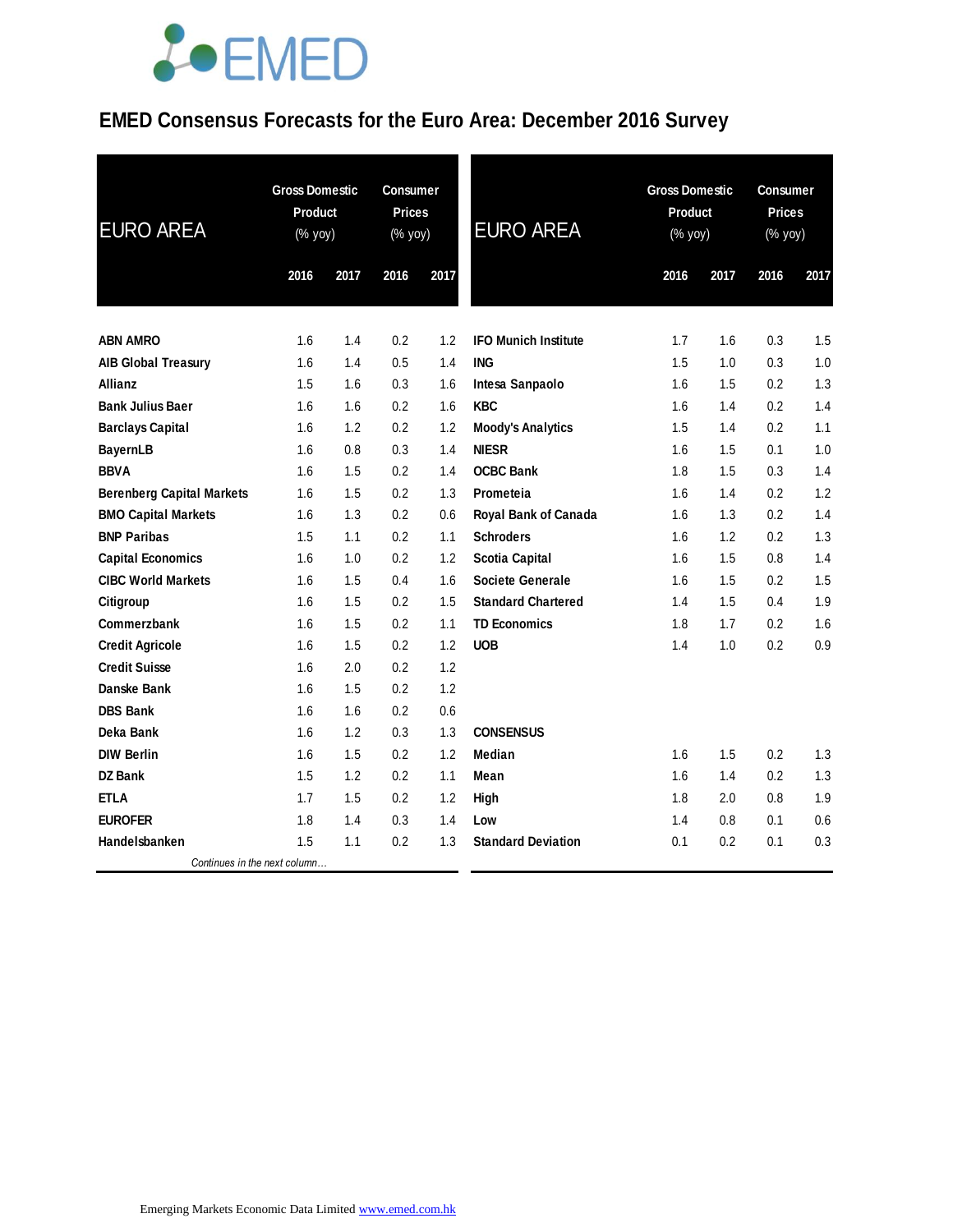# LOEMED

### **EMED Consensus Forecasts for Japan: December 2016 Survey**

| <b>JAPAN</b>                              | <b>Gross Domestic</b><br><b>Product</b><br>(% yoy) |            | <b>Consumer</b><br><b>Prices</b><br>(% yoy) |            | <b>JAPAN</b>              | <b>Gross Domestic</b><br>Product<br>(% yoy) |            | <b>Consumer</b><br><b>Prices</b><br>(% yoy) |            |
|-------------------------------------------|----------------------------------------------------|------------|---------------------------------------------|------------|---------------------------|---------------------------------------------|------------|---------------------------------------------|------------|
|                                           | 2016                                               | 2017       | 2016                                        | 2017       |                           | 2016                                        | 2017       | 2016                                        | 2017       |
|                                           |                                                    |            |                                             |            |                           |                                             |            |                                             |            |
| <b>ABN AMRO</b>                           | 0.6                                                | 0.7        | $-0.2$                                      | 0.8        | <b>ING</b>                | 0.6                                         | 0.7        | $-0.1$                                      | 0.6        |
| <b>AIB Global Treasury</b>                | 0.6                                                | 0.7        | 0.2                                         | 0.5        | Intesa Sanpaolo           | 0.8                                         | 1.2        | $-0.2$                                      | 0.4        |
| <b>Allianz</b><br><b>Bank Julius Baer</b> | 0.6<br>1.0                                         | 0.7<br>1.1 | $-0.1$<br>$-0.1$                            | 0.7<br>0.4 | <b>JCER</b><br><b>KBC</b> | 0.9<br>0.7                                  | 0.9<br>0.8 | $-0.3$<br>0.0                               | 0.6<br>0.5 |
| Bank of Tokyo-Mitsubishi UFJ              | 1.4                                                | 0.9        | 0.4                                         | 0.8        | <b>Kiel Institute</b>     | 1.0                                         | 1.2        | $-0.1$                                      | 0.5        |
| <b>Barclays Capital</b>                   | 0.6                                                | 1.1        | $-0.3$                                      | 0.4        | <b>Mizuho Securities</b>  | 0.9                                         | 1.0        | $-0.2$                                      | 0.9        |
| <b>BayernLB</b>                           | 0.8                                                | 1.0        | $-0.2$                                      | 0.6        | <b>NIESR</b>              | 0.5                                         | 0.4        | $-0.6$                                      | 0.1        |
| <b>BBVA</b>                               | 0.6                                                | 0.8        | $-0.1$                                      | 0.8        | <b>OCBC Bank</b>          | 0.6                                         | 0.8        | $-0.2$                                      | 0.9        |
| <b>Berenberg Capital Markets</b>          | 0.9                                                | 0.9        | $-0.2$                                      | 0.4        | Prometeia                 | 0.5                                         | 0.5        | $-0.3$                                      | 0.0        |
| <b>BMO Capital Markets</b>                | 1.0                                                | 0.8        | $-0.3$                                      | 0.2        | <b>Schroders</b>          | 0.8                                         | 1.4        | $-0.3$                                      | 0.8        |
| <b>BNP Paribas</b>                        | 0.2                                                | 0.1        | $-0.5$                                      | $-0.1$     | <b>Scotia Capital</b>     | 0.7                                         | 0.6        | $-0.2$                                      | 0.7        |
| <b>Capital Economics</b>                  | 1.0                                                | 1.0        | $-0.1$                                      | 1.0        | <b>Societe Generale</b>   | 0.7                                         | 1.0        | $-0.3$                                      | 0.3        |
| <b>CIBC World Markets</b>                 | 0.5                                                | 0.7        | $-0.2$                                      | 1.0        | <b>Standard Chartered</b> | 0.7                                         | 1.0        | 0.1                                         | 0.8        |
| Citigroup                                 | 0.8                                                | 1.1        | $-0.3$                                      | 0.6        | <b>TD Economics</b>       | 1.0                                         | 0.9        | $-0.1$                                      | 1.2        |
| Commerzbank                               | 1.0                                                | 0.7        | $-0.2$                                      | 0.7        | <b>UOB</b>                | 0.6                                         | 0.8        | $-0.2$                                      | 0.9        |
| <b>Credit Agricole</b>                    | 0.6                                                | 1.4        | $-0.2$                                      | 0.5        |                           |                                             |            |                                             |            |
| <b>Credit Suisse</b>                      | 0.9                                                | 0.8        | $-0.3$                                      | 0.2        |                           |                                             |            |                                             |            |
| Daiwa Institute of Research               | 0.8                                                | 1.1        | $-0.2$                                      | 0.4        | <b>CONSENSUS</b>          |                                             |            |                                             |            |
| <b>DBS Bank</b>                           | 0.8                                                | 0.8        | $-0.1$                                      | 0.5        | Median                    | 0.8                                         | 0.9        | $-0.2$                                      | 0.6        |
| Deka Bank                                 | 0.7                                                | 1.5        | 0.1                                         | 1.6        | Mean                      | 0.8                                         | 0.9        | $-0.2$                                      | 0.6        |
| <b>DIW Berlin</b>                         | 0.7                                                | 0.5        | $-0.3$                                      | 0.1        | High                      | 1.4                                         | 1.5        | 0.4                                         | 1.6        |
| <b>DZ Bank</b>                            | 0.8                                                | 0.9        | $-0.2$                                      | 0.4        | Low                       | 0.2                                         | 0.1        | $-0.6$                                      | $-0.1$     |
| <b>IFO Munich Institute</b>               | 1.0                                                | 1.0        | $-0.4$                                      | 0.3        | <b>Standard Deviation</b> | 0.2                                         | 0.3        | 0.2                                         | 0.3        |
| Continues in the next column              |                                                    |            |                                             |            |                           |                                             |            |                                             |            |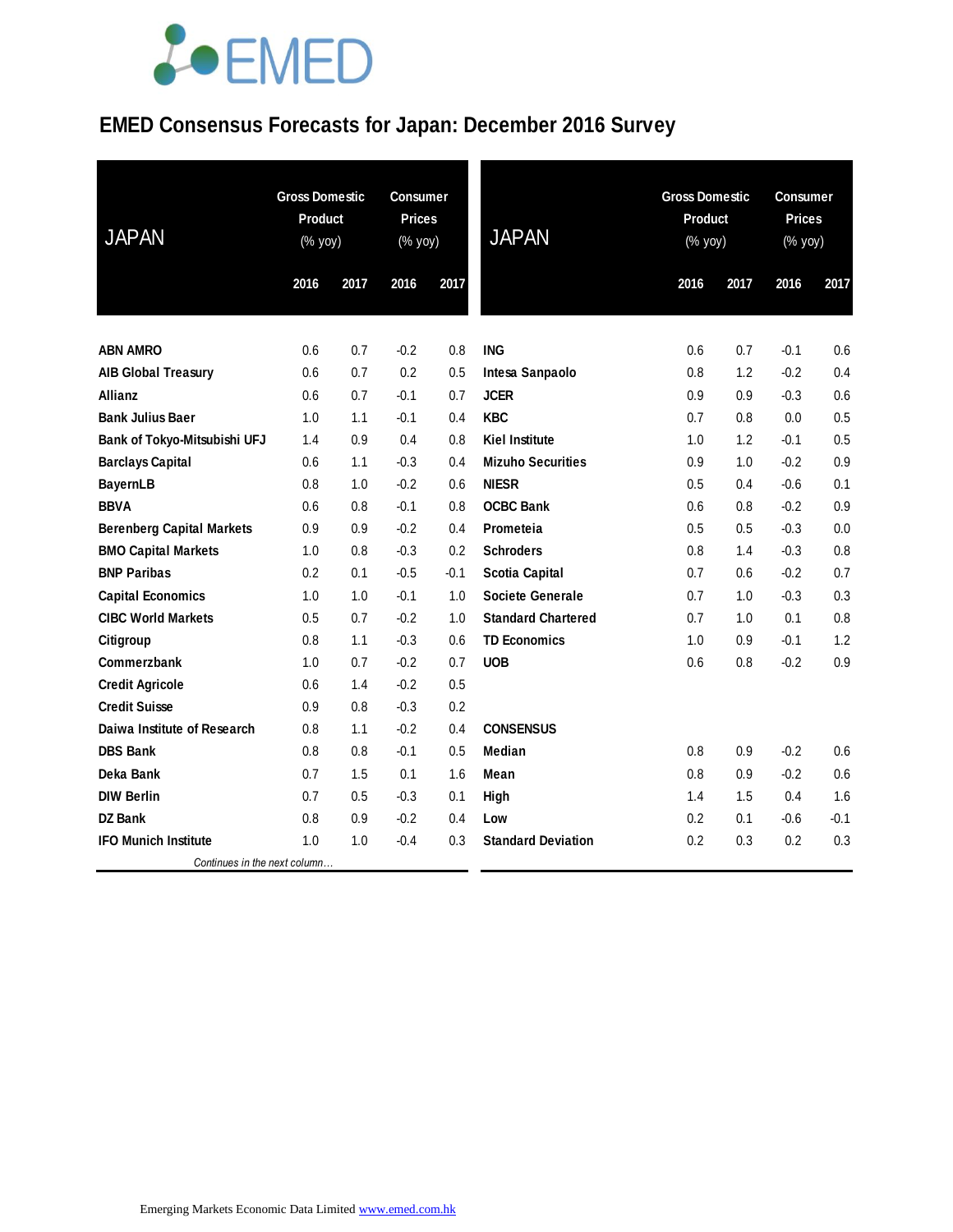# **JOEMED**

### **EMED Consensus Forecasts for China: December 2016 Survey**

| <b>CHINA</b>                     | <b>Gross Domestic</b><br>Product<br>(% yoy) |      | <b>Consumer</b><br><b>Prices</b><br>(% yoy) |      | <b>CHINA</b>                  |      | <b>Gross Domestic</b><br>Product<br>$(% \mathsf{Y}\rightarrow \mathsf{Y})$ |      | <b>Consumer</b><br><b>Prices</b><br>(% yoy) |  |
|----------------------------------|---------------------------------------------|------|---------------------------------------------|------|-------------------------------|------|----------------------------------------------------------------------------|------|---------------------------------------------|--|
|                                  | 2016                                        | 2017 | 2016                                        | 2017 |                               | 2016 | 2017                                                                       | 2016 | 2017                                        |  |
| <b>ABN AMRO</b>                  | 6.7                                         | 6.5  | 2.0                                         | 2.0  | <b>ICBC</b> International     | 6.8  | 6.6                                                                        | 2.1  | 2.0                                         |  |
| Allianz                          | 6.7                                         | 6.0  | 2.0                                         | 2.3  | <b>IFO Munich Institute</b>   | 6.7  | 6.4                                                                        | 2.0  | 2.2                                         |  |
| <b>Bank Julius Baer</b>          | 6.6                                         | 6.2  | 2.0                                         | 2.0  | <b>ING</b>                    | 6.7  | 6.5                                                                        | 1.9  | 2.0                                         |  |
| <b>Bank of East Asia</b>         | 6.7                                         | 6.4  | 2.0                                         | 1.8  | Intesa Sanpaolo               | 6.7  | 6.4                                                                        | 2.0  | 2.4                                         |  |
| <b>Barclays Capital</b>          | 6.7                                         | 6.3  | 2.0                                         | 2.2  | <b>Kiel Institute</b>         | 6.6  | 6.4                                                                        | 1.9  | 2.0                                         |  |
| <b>BayernLB</b>                  | 6.7                                         | 6.3  | 2.0                                         | 2.3  | <b>NIESR</b>                  | 6.7  | 6.3                                                                        | 2.0  | 2.0                                         |  |
| <b>BBVA</b>                      | 6.6                                         | 5.8  | 2.0                                         | 2.7  | <b>OCBC Bank</b>              | 6.6  | 6.2                                                                        | 2.2  | 2.5                                         |  |
| <b>Berenberg Capital Markets</b> | 6.7                                         | 6.4  | 2.0                                         | 2.2  | <b>Royal Bank of Scotland</b> | 6.7  | 6.6                                                                        | 1.9  | 2.0                                         |  |
| <b>BMO Capital Markets</b>       | 6.7                                         | 6.5  | 2.0                                         | 2.2  | <b>Schroders</b>              | 6.6  | 6.5                                                                        | 2.0  | 2.3                                         |  |
| <b>BNP Paribas</b>               | 6.6                                         | 6.3  | 2.0                                         | 2.2  | <b>Scotia Capital</b>         | 6.6  | 6.2                                                                        | 2.0  | 2.1                                         |  |
| <b>Capital Economics</b>         | 6.7                                         | 6.5  | 2.0                                         | 2.0  | <b>Societe Generale</b>       | 6.7  | 6.3                                                                        | 2.0  | 2.3                                         |  |
| Citigroup                        | 6.6                                         | 6.5  | 2.0                                         | 2.6  | <b>Standard Chartered</b>     | 6.8  | 6.7                                                                        | 2.1  | 2.4                                         |  |
| Commerzbank                      | 6.7                                         | 6.5  | 1.8                                         | 2.0  | <b>UOB</b>                    | 6.7  | 6.6                                                                        | 1.8  | 1.5                                         |  |
| <b>Credit Agricole</b>           | 6.7                                         | 6.6  | 1.7                                         | 1.8  |                               |      |                                                                            |      |                                             |  |
| <b>Credit Suisse</b>             | 6.6                                         | 6.8  | 2.0                                         | 2.2  |                               |      |                                                                            |      |                                             |  |
| Daiwa Institute of Research      | 6.5                                         | 6.0  | 1.7                                         | 0.0  | <b>CONSENSUS</b>              |      |                                                                            |      |                                             |  |
| Danske Bank                      | 6.7                                         | 6.6  | 2.3                                         | 2.0  | Median                        | 6.7  | 6.4                                                                        | 2.0  | 2.1                                         |  |
| <b>DBS Bank</b>                  | 6.5                                         | 6.5  | 2.0                                         | 1.8  | Mean                          | 6.6  | 6.4                                                                        | 1.9  | 2.1                                         |  |
| Deka Bank                        | 6.5                                         | 6.4  | 1.9                                         | 2.1  | High                          | 6.8  | 6.8                                                                        | 2.3  | 2.9                                         |  |
| <b>DIW Berlin</b>                | 6.1                                         | 6.0  | 0.9                                         | 2.9  | Low                           | 6.1  | 5.8                                                                        | 0.9  | 0.0                                         |  |
| <b>DZ Bank</b>                   | 6.6                                         | 6.2  | 2.0                                         | 2.0  | <b>Standard Deviation</b>     | 0.1  | 0.2                                                                        | 0.2  | 0.5                                         |  |
| Continues in the next column     |                                             |      |                                             |      |                               |      |                                                                            |      |                                             |  |